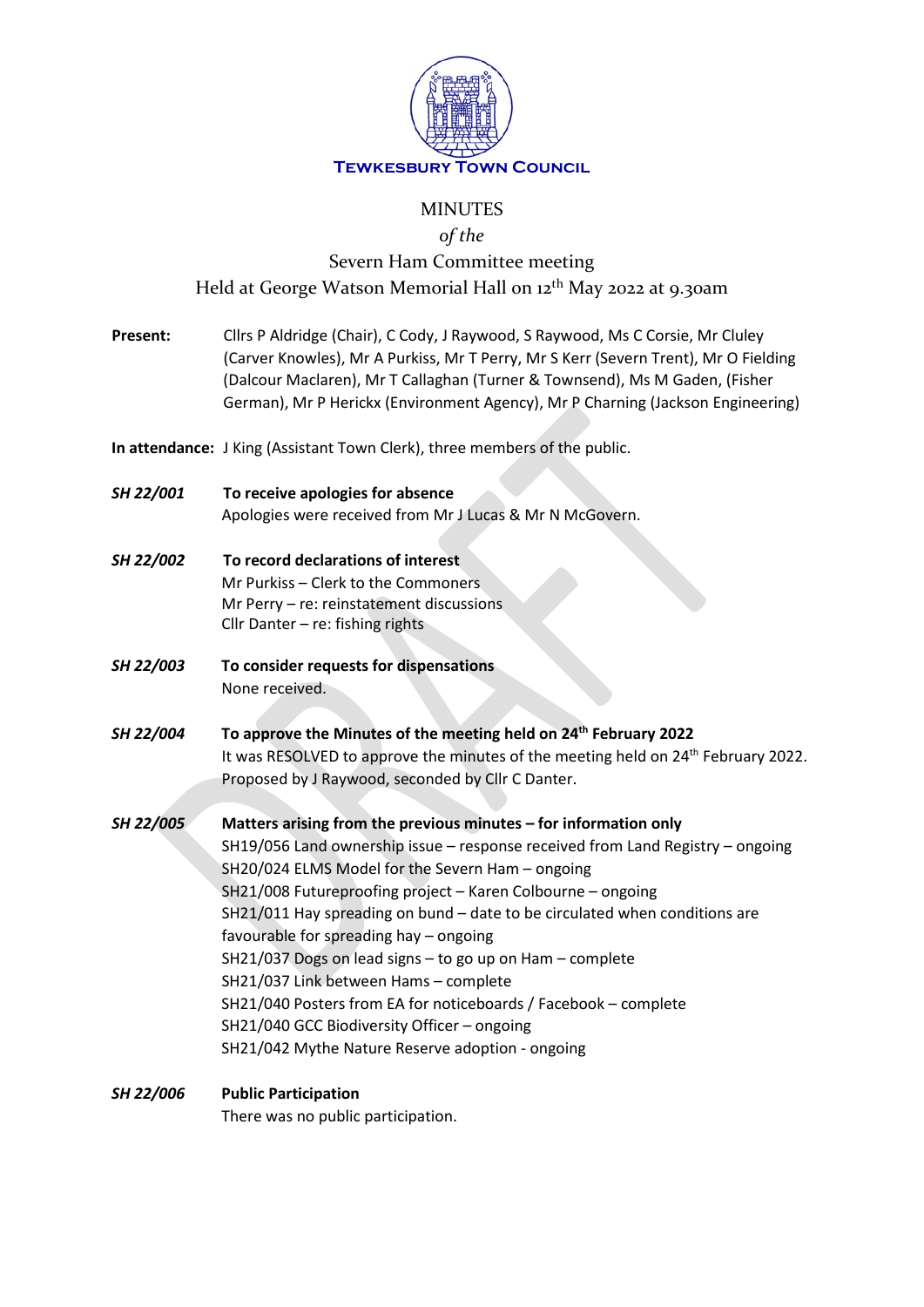

#### *SH 22/007* **Correspondence**

.

Tewkesbury Town Council have been invited to join a bid for the development phase of a Landscape Recovery Bid (the largest form of ELMS project – project that are 500 – 5000ha) by Gloucestershire Wildlife Trust in conjunction with Wildfowl and Wetlands Trust (potentially Worcestershire Wildlife Trust as well). The project is based around improving and connecting wetland sites along the Severn Vale.

Public bodies can only bid by working with other landowners, so this would be an opportunity for the Town Council to potentially access this funding. The Town Council has indicated that they are interested in being involved in the development stage and wait to see if the bid has been successful.

Correspondence was also circulated from Ms Corsie regarding the BBC Sounds interview talking about the pollution in the River Severn.

## *SH 22/008* **To receive an update from Severn Trent and agree any actions** Mr Kerr & Mr Fielding provided an update.

GEDA have remobilised and the compound is back open. The haul road has been unwrapped and the stone is being removed. Over the next few weeks the sub soil will be levelled and the top soil replaced. There is water at the bottom end of the Ham to be drained and pumped away. A channel will need to be cut at a low spot.

Ms Corsie advised that it needs to be established as to where the water is coming from as it could be an asset. No channels must be cut without permission from the Town Council and Natural England.

Bird dissuasion measures continue and the first cut of the oats has taken place. The natural regeneration looks better than was anticipated and this bodes well for the haul road regeneration. Reinstatement will comprise of green hay, conventional hay and brush cutting seeds.

The wire and some of the intermediate posts will be removed from the edge of the working area. The posts will remain up until after the hay cut has taken place. Severn Trent commented that Mr B Perry; who is carrying out the reinstatement works, has an eye for detail.

**Action:** Crossing mats required for the hay making to protect the reinstatement strip. Mr Cluley and Mr Perry to liaise with Severn Trent over the locations.

There is the ongoing issue of the legacy damage outside of the pipeline replacement area, which is a separate job to the one that GEDA are carrying out. It is important that this issue is not forgotten. This includes what to do with the ruts, but also with the proliferation of docks due to the anaerobic conditions created by the leaks.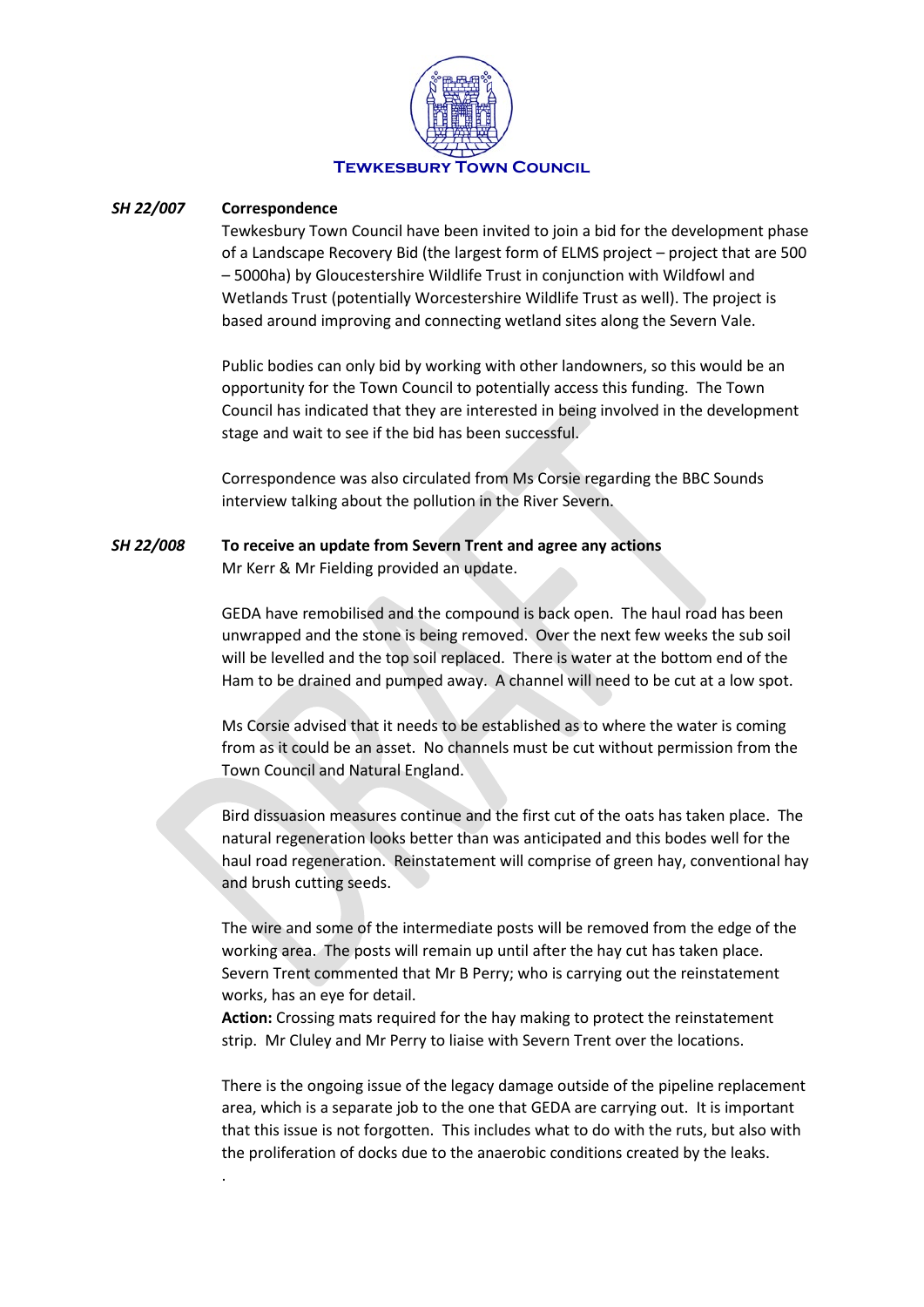

**Action:** Mr Cluley and Severn Trent to work together to bring a proposal back regarding the damage.

If the docks are not dealt with, the issue will become larger and the eventual situation could be that no one wants to buy the hay from the Ham due to the amount of docks. This in turn would leave the Town Council to foot the bill for hay cutting and then the disposal of the hay.

GEDA will demobilise at the end of June and the reinstatement works will continue after this. The project will then move into the monitoring phase, for at least the next five years.

## *SH 22/009* **To receive an update from the Environment Agency and to agree any actions**  A written report had been provided by the Environment Agency. Mr Herickx provided the following update:

Later start was fully vindicated and progress is going well. Concrete has been poured for the chambers and the scaffolding is going in to drill through the wall. From June 15<sup>th</sup> Environment Agency will be able to access the watercourse.

Reinstatement should start at the end of July. Working with Severn Trent to source green hay donor sites and then monitoring will commence. This will take place on a rolling yearly basis as it is not known how the site will re-establish.

An additional access point will be required for hay making. **Action:** Environment Agency to liaise with Mr Cluley and Mr Perry as to the location of the access points and width.  $1<sup>st</sup>$  July is the first hay cutting date.

It was noted that the access gates have been left open at Healings Mill and not closed at the weekend. **Action:** Severn Trent and Environment Agency to reiterate the message to contractors onsite about the gates being secured once used.

## *SH 22/010* **To receive an update from Caroline Corsie, Environmental Advisor**

The Higher Level Stewardship claim form and Minor and Temporary Adjustment form have been submitted. Any works outside of the reinstatement working strip would require permission from the Town Council and Natural England.

Restoration of grassland to date is fantastic, it would be great to have another survey, to know what is actually there. It would also help to have updated quadrant reports from inside the working zone, outside the working zone and in the worst area of docks.

**Action:** Request that a small strip of natural regeneration is left, to see what would happen if no green hay / seed applied. Ms Corise to speak to Mr Pullen regarding this.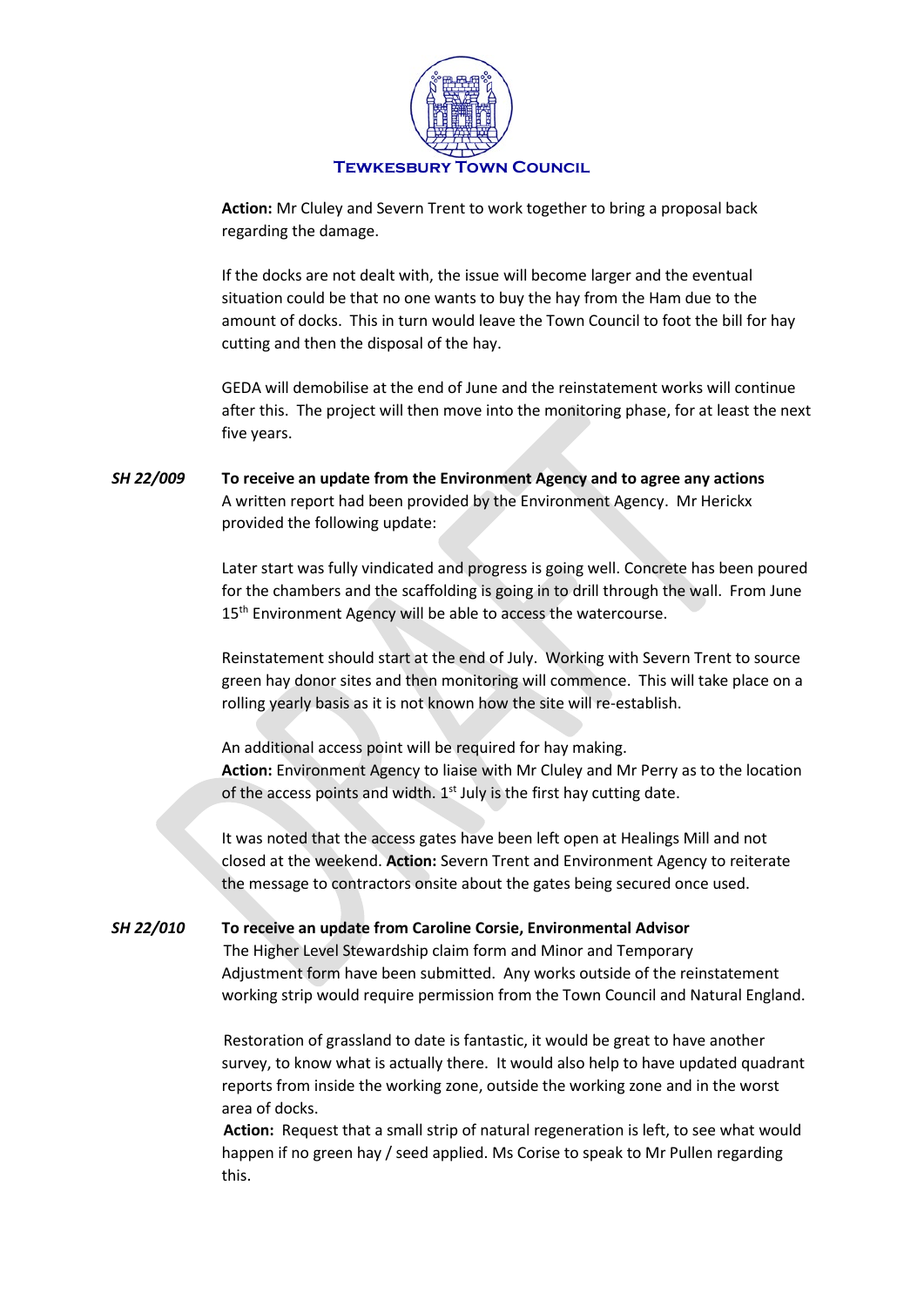

Legacy issues, particularly dock locations required a map to show what was caused by the leaks and what wasn't. The docks need to be controlled so that they are not interfering with the hay restoration project.

Soil analysis results have been received. Six samples were taken. With the exception of the north-west of the site, the phosphate indices are 4 & 5 which is far too high. Natural England would be looking for a phosphate index of 2-3 for species rich grassland restoration. This makes the aspirations of improving the grassland hard to achieve. It would be interesting to take soil samples from the donor area, to see what the phosphate levels are.

The primary cause of the increased phosphate levels will be from the flooding and water sitting on the site for a prolonged period. There were 81 cases of raw sewage being discharged into the Severn over the last year. It also shows that 26% of phosphates come from agricultural use.

## *SH 22/011* **To receive an update from Mike Cluley, Carver Knowles**

The hay sale will take place on Thursday 9<sup>th</sup> June 2022 in Carver Knowles car park. Caroline has given details of the plots for early and late cuts based on bird nesting locations.

A strategy is required for dealing with the docks as it is becoming a real issue. **Action:** Dock management strategy to be an agenda item for next meeting.

Dock management will require liaison with Natural England. The situation is made worse by the phosphate levels, as docks thrive in high phosphate area.

- *SH 22/012* **To receive the committee budget report** The budget report was received.
- *SH 22/013* **To retrospectively agree the additional earmarked reserves from the hay auction for the end of the financial year 2021/22** It was RESOLVED to retrospectively agree the additional earmarked reserves from the hay auction for the end of the financial year 2021/22. Proposed by Cllr J Raywood, seconded by Cllr Cody.
- *SH 22/014* **To consider the request for an additional bench on the Severn Ham** Request has been received by the Inquiry into Child Sexual Abuse who are organising memorial benches across the country.

Cllr Cody advised that the Stonehills community have a location for a new bench.